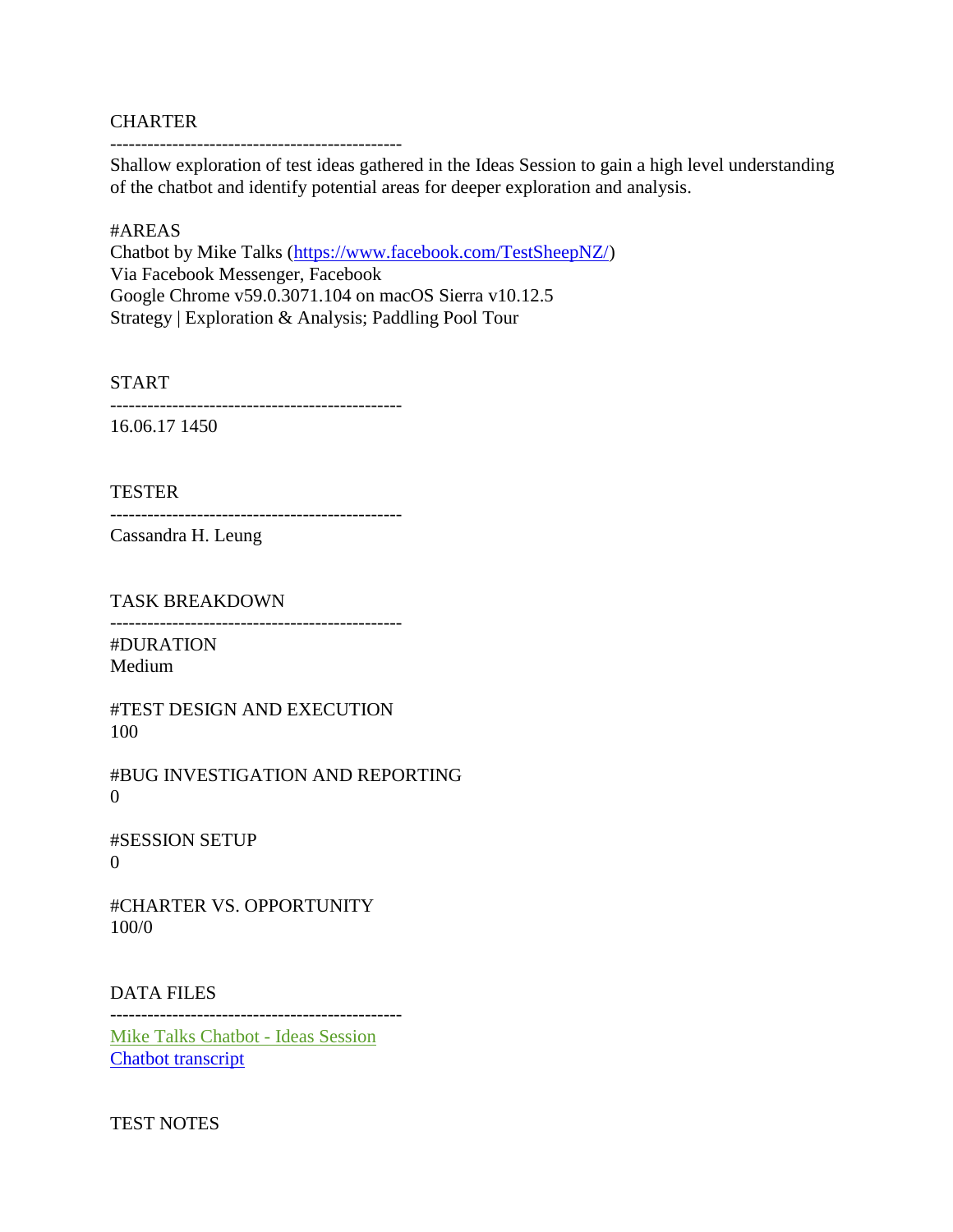-----------------------------------------------

• Chat didn't start the way I expected - when I clicked Send Message to begin chatting, the chat window had a Get Started button in place of the usual text input field; upon clicking Get Started, the chatbot declared itself as such:

| • The Test Sheep |                                                                                                                                                         |  |
|------------------|---------------------------------------------------------------------------------------------------------------------------------------------------------|--|
|                  | <b>Get Started</b>                                                                                                                                      |  |
|                  | Hi there, I'm the chatbot of<br>TestSheepNZ. I'm here to<br>help you with testing queries.<br>You can ask me a question,<br>but here are popular topics |  |
|                  | <b>Automation</b>                                                                                                                                       |  |
|                  | How to test                                                                                                                                             |  |
|                  | <b>Critical thinking</b>                                                                                                                                |  |
|                  | Type a message                                                                                                                                          |  |
|                  | (G F)                                                                                                                                                   |  |

• After clicking on any one of the suggested topics, the chatbot refers directly to Mike and, upon questioning, advises that Mike created it. However, when asked, "How did he create you?" the bot gets confused and displays the below message; same answer for the more explicit, "How did Mike create you?":

| <b>The Test Sheep</b> |                                                                                                                                 |   |
|-----------------------|---------------------------------------------------------------------------------------------------------------------------------|---|
|                       | How did he create you?                                                                                                          |   |
|                       | Hmmm - as Father Jack<br>would say, "that would be an<br>ecumenical matter".<br>This is my generic answer<br>when I'm confused. |   |
|                       | Show me the video!                                                                                                              | ۳ |
|                       | I have a suggestion                                                                                                             |   |
|                       | Help!                                                                                                                           |   |
|                       | Type a message                                                                                                                  |   |
|                       | $(GIF)$ $(\bigcup$                                                                                                              |   |

- Chatbot seems limited to replying specifically to the last input given; follow-up questions that do not explicitly refer back to the topic of discussion cause confusion, as above
- Answer to the ambiguous question, "How do you identify yourself?" was met with the vague, "Meh - you don't want to know!" Interesting that this kind of question wasn't met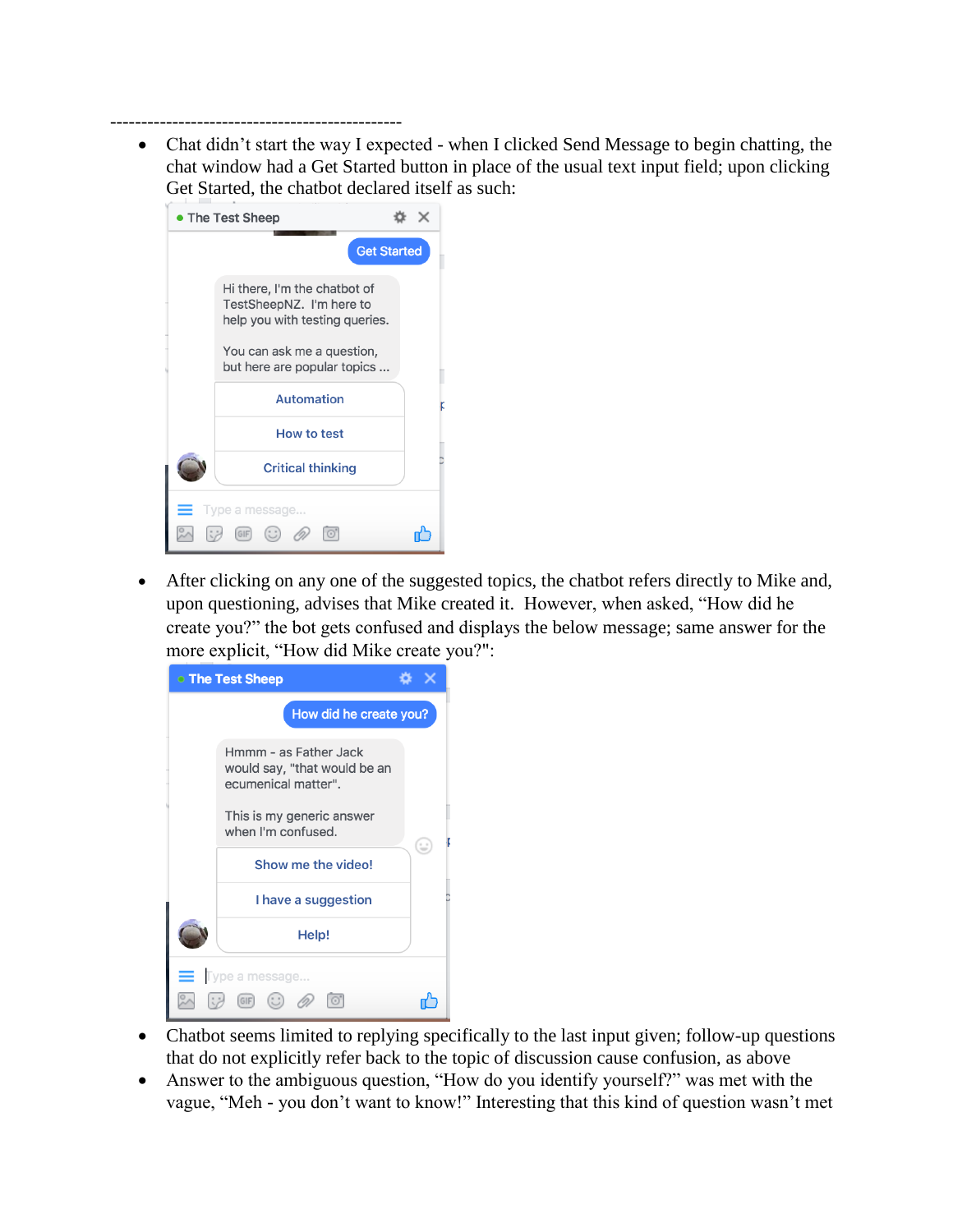with the same kind of confusion as questions on its creation; wonder what it was about this question that might have been different

- After generating seven "I'm confused" responses, the eighth question designed to confuse generated the response, "My responses are limited right now. I still am smarter than the average Trump voter though!" A different response on the eighth occurrence seems odd; further investigation suggests this response is generated specifically for the input, "What can you see?" Again, unsure why this specific question has its own answer, instead of being met with the generic confused response; "Did you hear that?" (another sense-based question) returned confusion
- Can't seem to answer basic fact / online search based questions, e.g., what colour is grass? Who is Christian Bale?
- The input "computer" returns responses about the film Space Odyssey
- The input "Donald Trump" returns responses about the film Planet of the Apes
- Other selected movie references are recognised, e.g., Terminator, Star Wars, Hackers; interestingly, The Matrix is not one of them
- Recognises "BTW" as swearing, although I don't know what it would be I used it as an abbreviation for "by the way"
- When "bug" is input, it returns its own definition of "bug" but if you enter "bug bug bug bug bug" it gets confused, which suggests to me that responses may be more complex than simply based on keyword recognition
- Tailored response for, "Tell me a joke," but doesn't recognise, "Knock knock," as a setup for a joke; "Why did the chicken cross the road?" Also not recognised
- The following testing related inputs aren't recognised interesting, as they're some of the few testing related inputs entered, and the chatbot says it helps with testing queries
	- o "Testing vs checking"
	- o "Do testers prevent issues?"
	- o "What is test management?
- "What is a test manager?" Returns a seemingly unrelated response:



• "What is not testing?" And "What is testing not?" Both return the same results as "What is testing?" - the negative is not considered